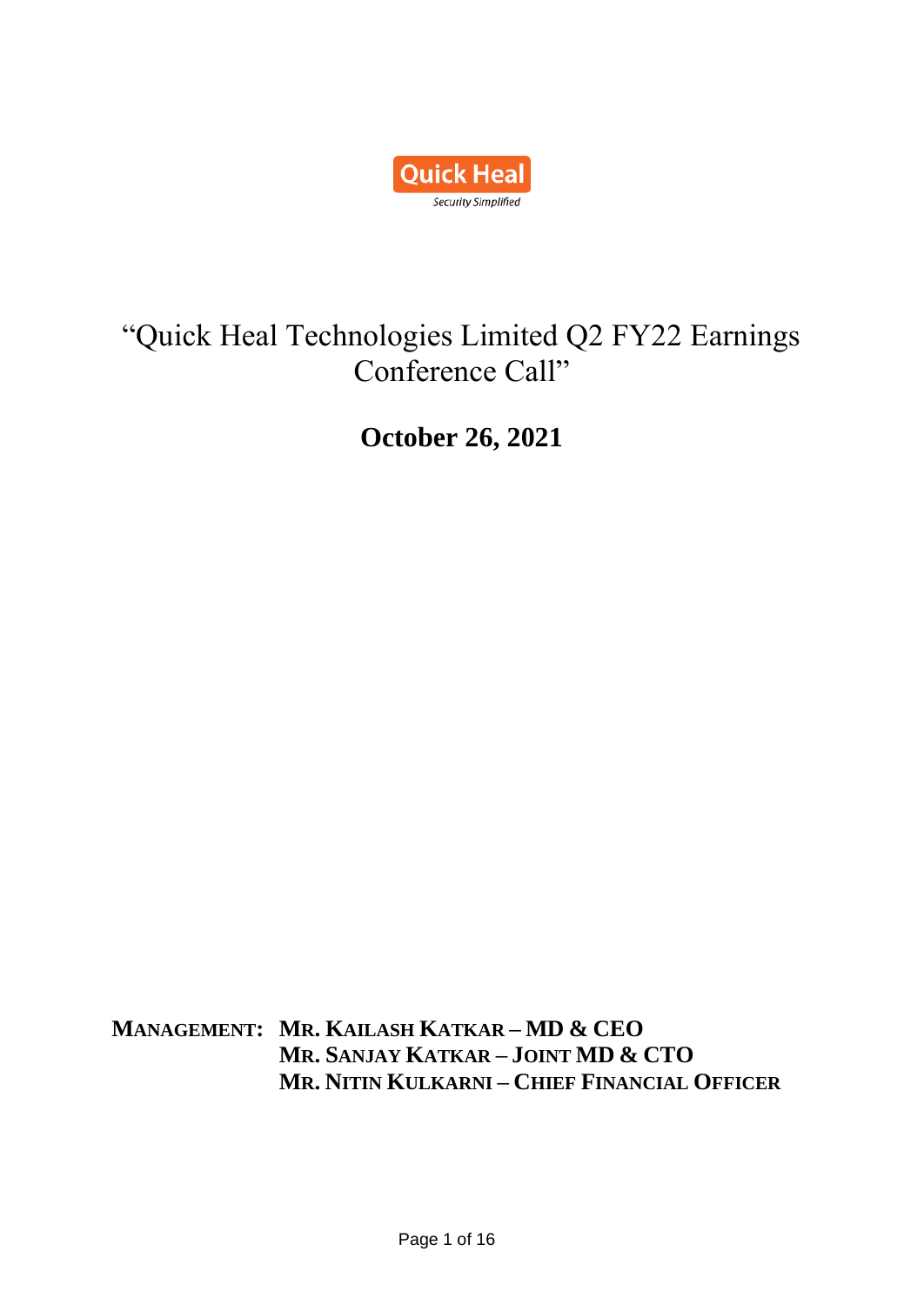

**Moderator:** Ladies and gentlemen, good day and welcome to Quick Heal Technologies Limited Q2 FY22 earnings conference call. We have with us today, Mr. Kailash Katkar – Managing Director & CEO, Mr. Sanjay Katkar – Joint Managing Director & CTO, and Mr. Nitin Kulkarni – Chief Financial Officer. As a reminder, all the participants' lines will be in the listen-only mode and there will be an opportunity for you to ask questions after the presentation concludes. Should you need assistance during the conference call, please signal for an operator by pressing '\*' then '0' on your touchtone phone. Please note that the conference is being recorded. I now hand the conference over to Mr. Nitin Kulkarni from Quick Heal Technologies Limited. Thank you and over to you, Mr. Kulkarni. **Nitin Kulkarni:** Hello and good evening everyone. I am pleased to welcome you all to our earnings call to discuss our Q2 and H1 financial year 22 results. Please note a copy of all our disclosures are available on the investors section of our website as well as stock exchanges. Please note that anything said on this call which reflects our outlook for the future which could be construed as a forwardlooking statement must be reviewed in conjunction with the risks that the company faces. Let me now hand over the floor to our MD and CEO – Mr. Kailash Katkar to talk about major developments and key initiatives. Over to you, Kailash. **Kailash Katkar:** Good evening everyone. We had a very successful quarter Q2 with a significant growth in revenue, earnings, and cash flow. Again, despite Covid challenges and considering last year's spillover, H1 results are not comparable but still we had achieved at par results. Nitin will cover the financial details in his commentary. I am also happy to welcome industrial veteran, Mr. Richard Stiennon to our board. Richard comes with over 2 decades of experience across leading cybersecurity companies around the globe. Quick Heal will immensely benefit from his expertise with his guidance. On the product front, Quick Heal has recently launched a new version of its flagship retail product to empower the consumers to experience a complete digital freedom without compromising on privacy. We call it as #FreedomWithPrivacy. Among the new features, the primary focus is on safeguarding digital privacy for new-age consumers. The main highlight of this new version is the data breach alert which will provide instant alert to consumers if their personal data like email, password, phone number, IP address is breached online. And we will assist the customers to take corrective measures. In modern times, consumers dwell more in the virtual world than in the real world sharing personal data with companies for online transactions. However, doing so makes them very more vulnerable to online hackers who are always on the lookout for stealing and selling personal information to third parties.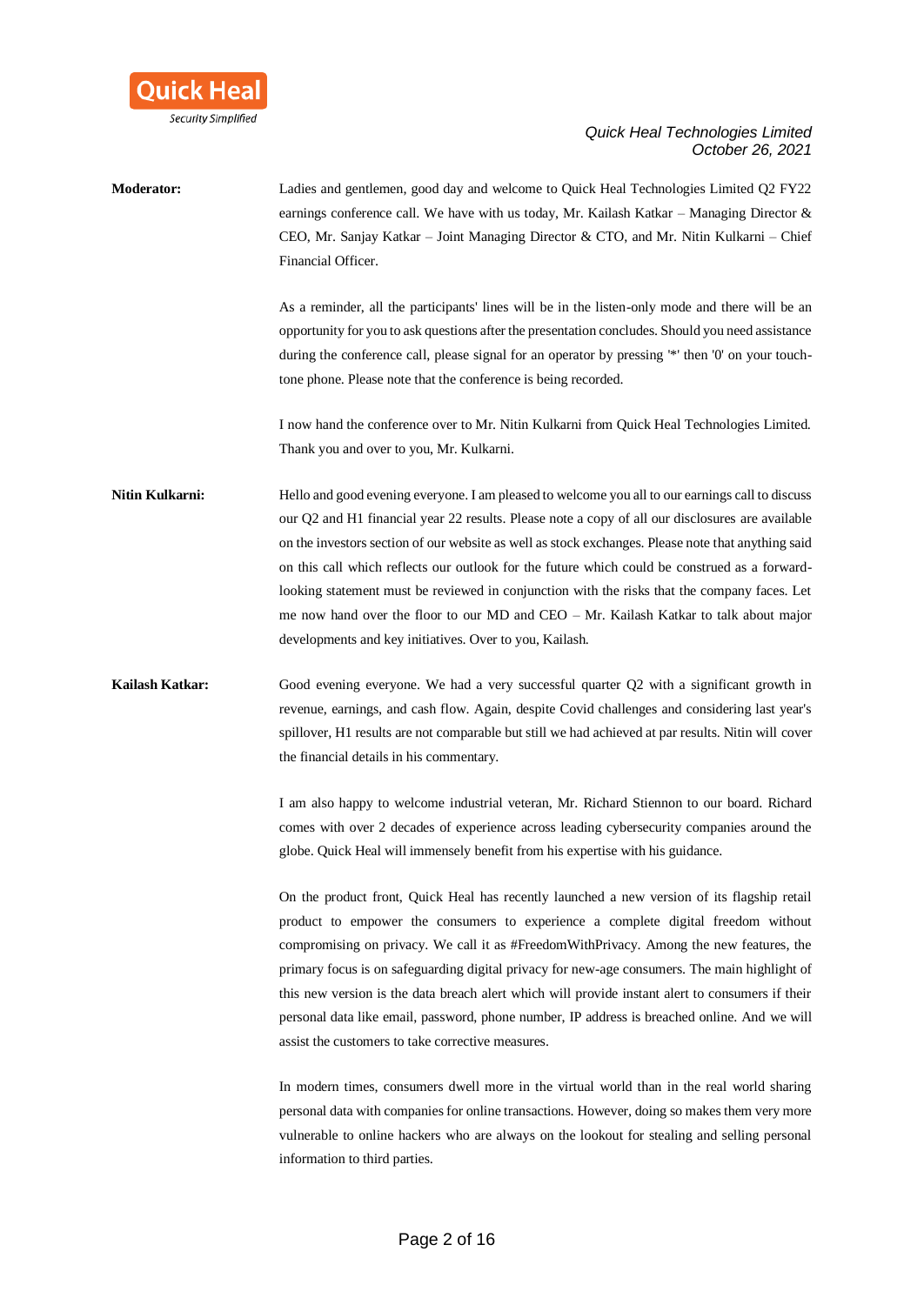

Quick Heal's new products are designed to enable consumers to take charge of their online privacy and thus provide them with complete digital freedom while they surf on the internet. Products also focus on enhancing consumer security such as webcam protection, anti-tracker, anti-ransom, phishing protection, and much more.

Regarding enterprise products, Seqrite development of new products as mentioned in the past is in full swing under the Hawkk series. Seqrite also received recently a top rank certificate from the prestigious institute AV-Test from Germany. Recently, CERT-In which is from India revealed that India witnessed a 300% rise in cyber attacks in 2020. The threat landscape in India is continuously evolving with cyber criminals continuously changing attack tactics. The rise in mobile and cloud application adoption for business operations has further put an organization's sensitive data at risk.

I would like to conclude by stating that demand will continue to remain strong for cybersecurity products and solutions with an increase in sophisticated attacks. With our dedicated efforts into new product development and threat research, we are looking forward to explore further growth opportunities. Now, I would like to hand over the floor to our CFO Mr. Nitin Kulkarni to discuss our financial performance with you.

**Nitin Kulkarni:** Good evening to all of you. Let me take you through the financial highlights for the 2nd quarter as well as half year ended September 30th 2021. As Kailash mentioned earlier, we were able to deliver good growth in the 2nd quarter in a challenging environment. During Q2 of 2021-22, our consolidated revenue from operations grew by 23% Y-o-Y and stood at Rs. 1,038 million compared to Rs. 844 million in Q2 of last year. 81% of our revenue came from the retail segment and the balance 19% came from enterprise and government. As things have started coming back to normalcy, the sale and demand for higher-priced products in the retail segment have started picking up which is evident from the fact that average realization increased for the retail segment. The same has also gone up for our enterprise segment.

> Retail segment revenue has gone up by 18% on Y-o-Y basis. Enterprise business grew by 16% due to a good growth in SME segment. The half yearly results are not comparable as the financial numbers of Q1 of 2021 includes revenue spillover of Rs. 280 million from Q4 due to nonavailability of transport facilities due to lockdown. If the revenue spillover of Rs. 280 million in Q1 FY21 is left aside, we have registered a double-digit growth Y-o-Y during H1 of financial year 2022. Even after considering the revenue spillover, we have recorded marginal growth in H1 over the last year's H1.

> EBITDA for the quarter was up by 18% Y-o-Y and stood at Rs. 463 million with a margin of 44.6%. PAT stood at Rs. 346 million, up 20% Y-o-Y. Cash PAT stood at Rs. 385 million, up 14% Y-o-Y.

> I would like to highlight one important factor on the employee cost. Last year, for the entire organization, increments were effective from October 1, 2020 and this year it was effective from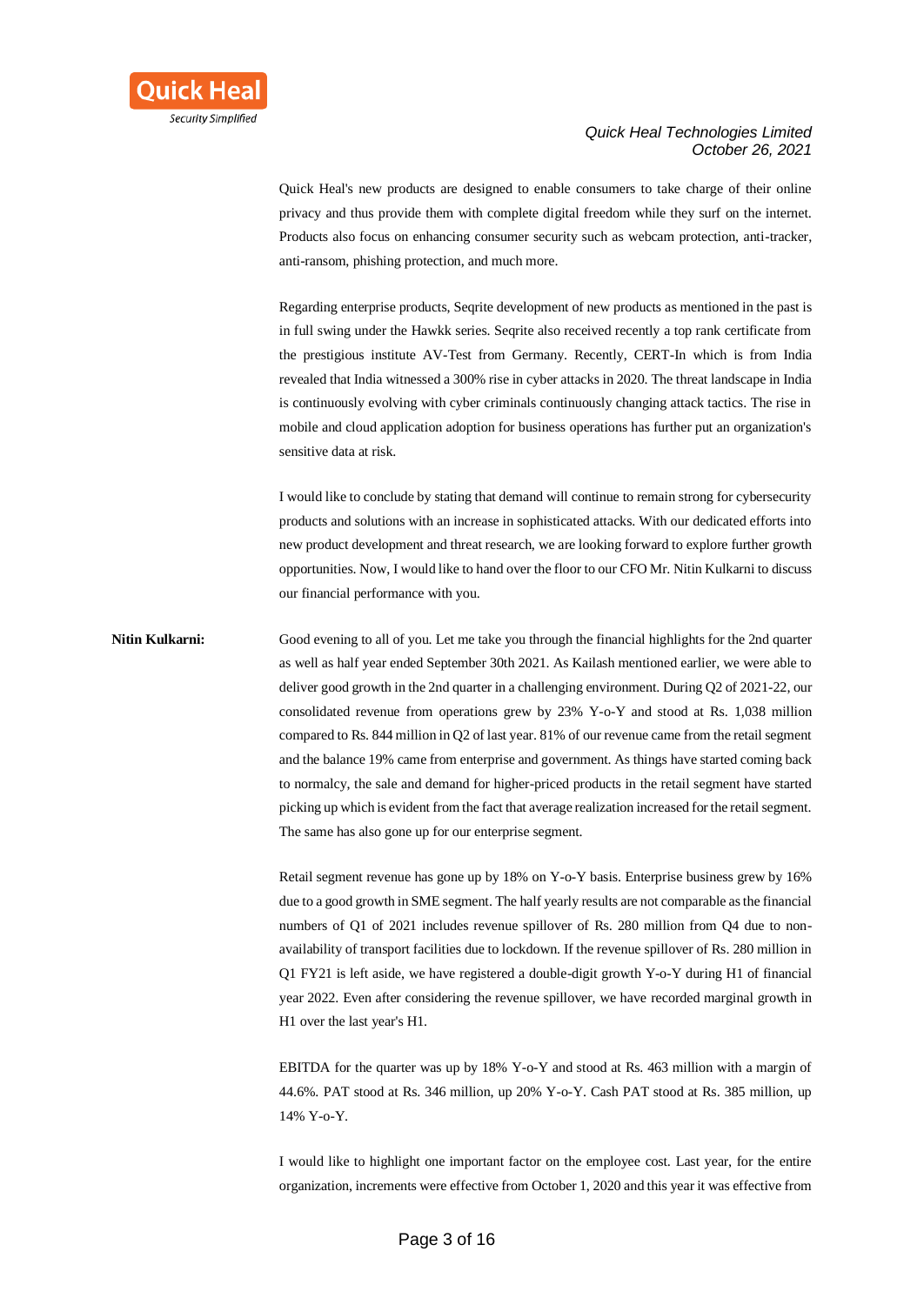April 1, 2021. Hence the employee cost of Q2 as well as H1 of 2022 had an impact of 2 increments done during the last 1 year resulting in higher overall employee cost compared to same period last year.

In line with our continued focus on R&D and innovation, we increased our investment in R&D by 19% on Y-o-Y basis and it stood at Rs. 201 million compared to Rs. 169 million in Q2 of last year. While employee benefit cost was up due to a mix of increased headcount and change in the pyramid structure of the organization coupled with annual increments as explained above.

Coming to sales and marketing expenses, our sales and marketing expenses increased by 44% Y-o-Y basis to Rs. 204 million from Rs. 142 million in Q2 of last year. Of this, Rs. 12 million is due to increase in employee headcount and other annual increments. As the economy unlocked after the 2nd wave, we also increased our spending on ATL related activities and this has resulted in an increase in sales and marketing cost in the current quarter. With lockdown restrictions getting relaxed during the quarter, there was an additional spend of Rs. 5 million towards marketing travel.

Coming to general and administrative cost, G&A cost has increased by 18% Y-o-Y to Rs. 125 million from Rs. 106 million in Q2 of last year. This is mainly due to increase in employee cost due to salary increase. We also made doubtful debt provision for few of our customers on conservative basis in the current quarter where collections had slowed down. However, we are hopeful of collecting these amounts subsequently. This has also marginally impacted our G&A cost in the quarter. Other Income during the quarter has gone down by 37% Y-o-Y to Rs. 37 million from Rs. 58 million in the last year. This was partly due to reduction in the treasury size. We had a buyback cash outflow of Rs. 1,930 million in the last quarter; and also partly due to fall in the treasury yields. With this, profit after tax for the quarter increased by 20% Y-o-Y to Rs. 346 million. PAT margin for the quarter stood at 33.4%. Cash profit after tax during the quarter increased by 15% Y-o-Y to Rs. 388 million. The effective corporate tax rate for the quarter was at 24.3% for stand-alone and same range for consolidated as well.

Now, coming to the balance sheet items, our overall net working capital days increased to 109 days versus 93 days in September 2020. The increase in working capital days was a result of an increase in the receivable days from 141 days to 159 days.

As you might know, several small- and medium-sized enterprises are currently impacted with lower liquidity due to lockdown restrictions imposed earlier which have severely impacted the businesses. We have taken adequate measures regarding collection and it is to be noted that our receivable days have come down to 159 days as compared to 220 days in the previous quarter as of June 2021.

I would also like to highlight that almost more than half of total receivables are with our top 50 distributors with whom we have been doing business for several years and we are keeping a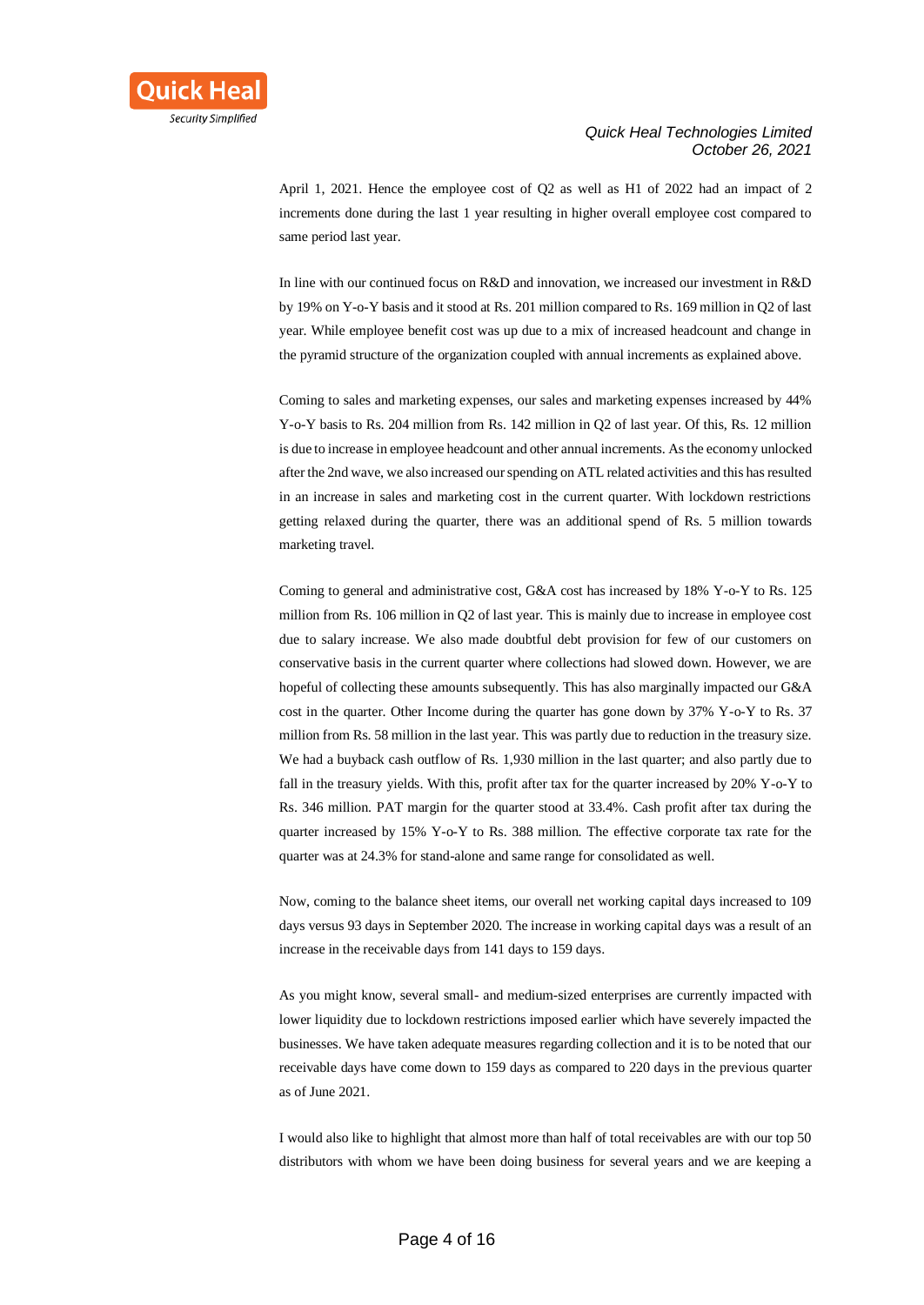

close watch on these receivables and we are confident of their collection. We will continue to maintain our financial discipline and expect the debtor days to reduce over the next 2 quarters.

Coming back to cash and cash equivalents, our current cash and cash equivalents stand at Rs. 3,166 million compared to Rs. 4,479 million in September 2020. This is including investment in mutual funds, fixed deposits as well as tax-free bonds. The decrease in cash and cash equivalents is due to deployment of 1,930 million toward share buyback program.

I would again like to highlight that we are cautiously looking for an opportunity to better utilize the cash on our balance sheet.

On M&A, we again remain very cautious and calibrated in our investments and we are looking at smaller- and medium-sized investments. Our current investment in L7 is a testament of the same. We continue to monitor the process of our investee company so far and are quite satisfied with their progress so far.

I also would like to give you the update on our service tax matter. The Commissioner of Service Tax, Delhi, has referred an appeal against the favorable order passed by Service Tax amounting to Rs. 561 million covering the period from 2011 to 2014. Hearing for condonation of delay as well as admission on merit basis is still awaited.

Overall, to sum up, since the Covid second wave lockdown restrictions were lifted, we are seeing a strong recovery in the demand environment and that has been visible in our 2nd quarter numbers. We continue to believe the demand environment to remain strong with the vaccination gaining pace, economic activities gaining further momentum, and as the need for cybersecurity becomes even more evident. Overall, the 1st half has been good and we are well set for the next leg of growth.

With this, we now open the floor for questions.

**Moderator:** We will now begin the question & answer session. Ladies and gentlemen, we will wait for a moment while the question queue assembles. The first question is from the line of Kranthi from WealthMills Securities. Please go ahead.

**Kranthi Bathini:** Congratulations for a good set of numbers in challenging times. I just want to check when we have to compare the performance of cybersecurity. The PC sales are also going up. So, the sales have been going with PC sales? also if the company has a benchmark with respect to the number of PCs sold in India?

**Kailash Katkar:** Yes, we are seeing a trend in similar fashion. The PC sales is in upwards, but at the same time, the operations disturbed the market activity. That way, as the relaxations happened, we started seeing good demand for consumer products on all fronts – I mean to say online as well as the offline markets through the dealers and channel partner network.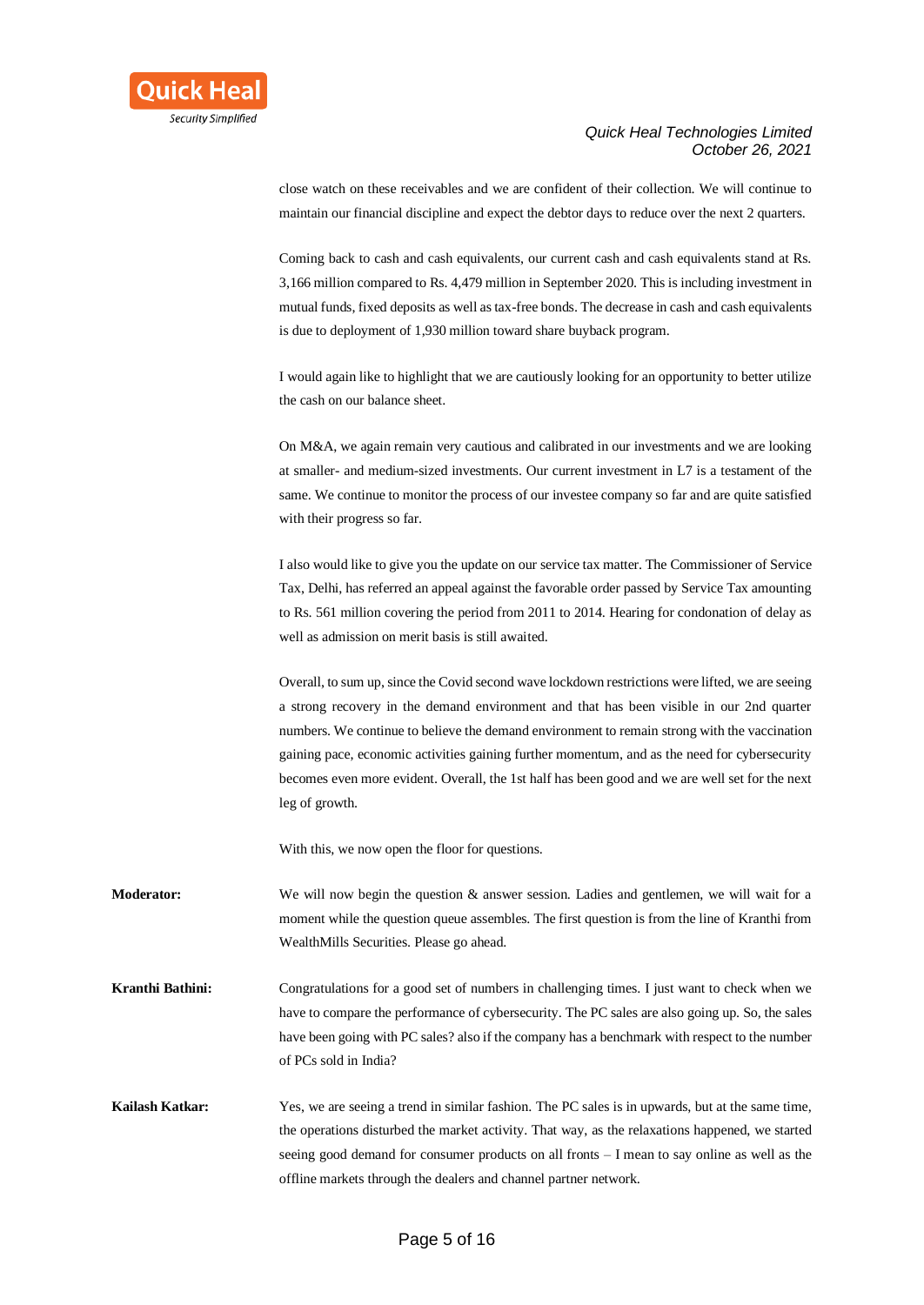

| Kranthi Bathini: | I just want to know suppose if I have to see Quick Heal as a cybersecurity provider in India,<br>what is the market share of Quick Heal at present? Anything with respect to the numbers just to<br>quantify?                                                                                                                                                                                                                                                                                                                                                        |
|------------------|----------------------------------------------------------------------------------------------------------------------------------------------------------------------------------------------------------------------------------------------------------------------------------------------------------------------------------------------------------------------------------------------------------------------------------------------------------------------------------------------------------------------------------------------------------------------|
| Sanjay Katkar:   | Currently, there are no reports that I can back with but what we get from our understanding is<br>all the figures that we receive through the channel partner network and the sales that has<br>happened throughout the country for other competitions, our share stands around 31% to 32%<br>in consumer segment which is for Quick Heal Lite.                                                                                                                                                                                                                      |
| Kranthi Bathini: | We can say the PC segment is a concern in India?                                                                                                                                                                                                                                                                                                                                                                                                                                                                                                                     |
| Sanjay Katkar:   | Yes.                                                                                                                                                                                                                                                                                                                                                                                                                                                                                                                                                                 |
| Kranthi Bathini: | This is my final question. Most of the IT companies are currently facing one of the issues,<br>attrition. Is it the similar case with Quick Heal or how are you facing the attrition and the<br>employee cost?                                                                                                                                                                                                                                                                                                                                                       |
| Sanjay Katkar:   | You are right. We too are facing the similar challenge, especially the highly skilled employees<br>and experienced employees and the attrition is high. We are tackling that by coming out with<br>good schemes for the employees. At the same time, we did increment throughout the<br>organization                                                                                                                                                                                                                                                                 |
| Nitin Kulkarni:  | Just to add to what Sanjay said, yes, you are right. This attrition is a problem across the industry<br>and we are no exception to that. So, we are also facing that problem but we have been taking a<br>lot of corrective measures and to an extent, we have been able to arrest it, but yes, there is an<br>overall problem when it comes to attrition.                                                                                                                                                                                                           |
| Kranthi Bathini: | Any percentage you can give $-$ the percentage of attrition if you have to quantify the numbers<br>currently at present, last quarter at least?                                                                                                                                                                                                                                                                                                                                                                                                                      |
| Nitin Kulkarni:  | Basically, attrition is there and I won't be able to give you the exact number on the call, but yes,<br>as I said earlier, we have been facing this problem for the last 6 months or so and this is the<br>problem peculiar across the industry. I won't be able to give you any kind of number on the call.                                                                                                                                                                                                                                                         |
| Moderator:       | The next question is from the line of Chirag from ASSPL. Please go ahead.                                                                                                                                                                                                                                                                                                                                                                                                                                                                                            |
| Chirag:          | Congratulations for the good set of numbers. I am tracking your company since quite long and<br>what I was seeing is that entire IT industry is booming post lockdown, especially in terms of<br>order booking and all and also the selling of the laptop, tablet, and computers also increased day<br>by day due to work-from-home culture. Where do we see ourselves going forward? I understand<br>that the disturbances of lockdown and all impacted us a lot but now the numbers from this quarter<br>have started somewhat normalizing. Your view on the same? |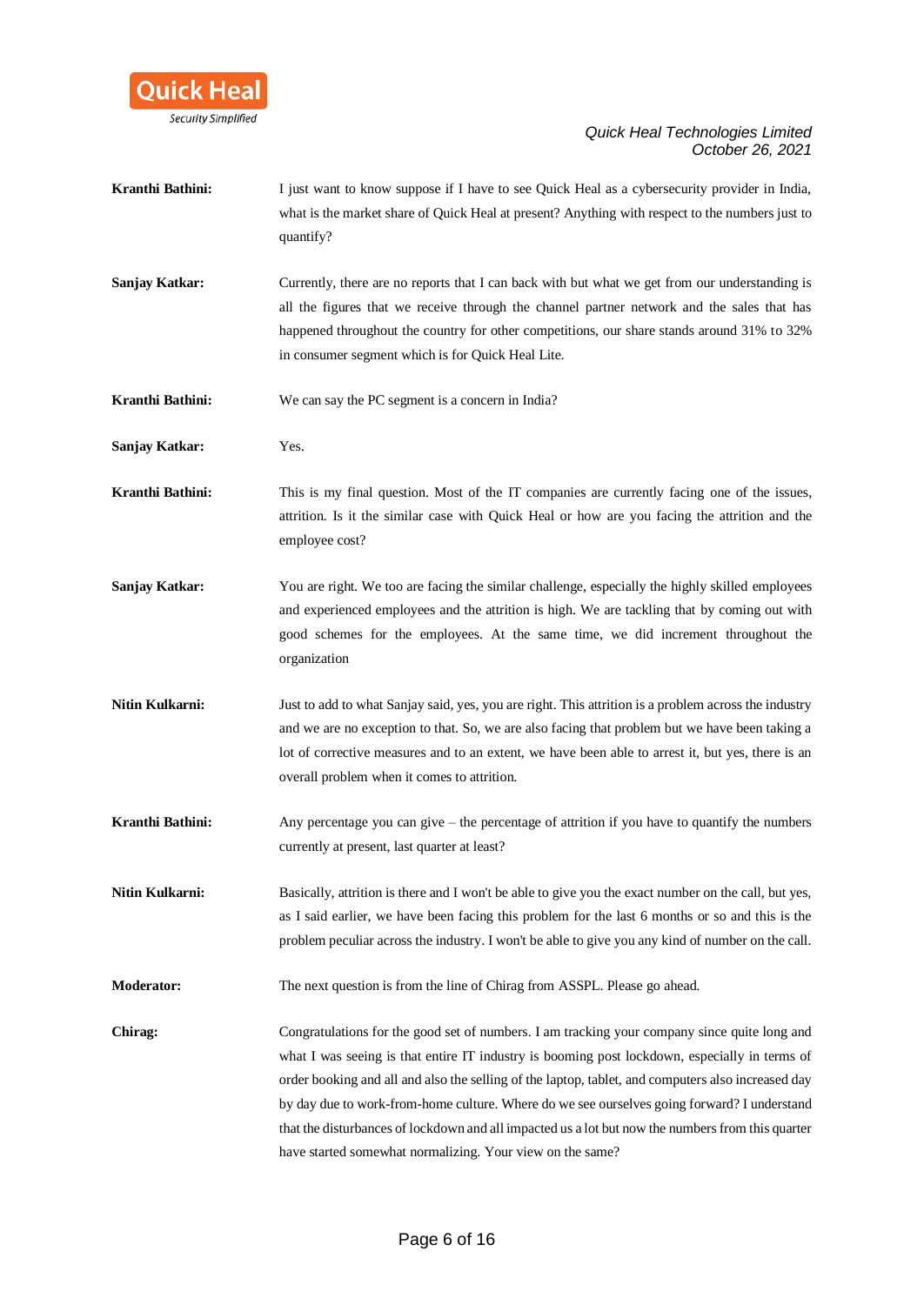

| Sanjay Katkar:  | You rightly said the number of PC sale is increasing and the product sale has also increased. If                                                                                               |
|-----------------|------------------------------------------------------------------------------------------------------------------------------------------------------------------------------------------------|
|                 | you look at the item numbers sold, that has increased but people are going for a cheaper version.<br>We have a range of products which start from Rs. 1000 to Rs. 2500. This year what we have |
|                 | seen that the premium product sale has not increased. In fact, that has decreased. But our less-                                                                                               |
|                 | cost products' sale has gone up. But in the last quarter – this $Q2$ – the premium products sale has                                                                                           |
|                 | again started picking up and the market has started coming back to normal. Second point is, there                                                                                              |
|                 |                                                                                                                                                                                                |
|                 | are cash flow challenges in the market. Some percentage of sales happen through online channel                                                                                                 |
|                 | and some percentage happens through retail shops, and the problem is the cash flow among this                                                                                                  |
|                 | retail channel partner has hampered because of this pandemic and that is creating a bit of a hurdle                                                                                            |
|                 | to do more stocking into this retail partner. The demand is there but the cash flow has a challenge.                                                                                           |
| Kailash Katkar: | To add to that, to give you a picture, you should look at our company as we are targeting different                                                                                            |
|                 | segments. One is the consumers. The other is SMB which is small and medium businesses. With                                                                                                    |
|                 | the new products that we launched in the last 3-4 quarters, we are also targeting large enterprises.                                                                                           |
|                 | And each of these segments has a different impact of pandemic. If you see consumers, there is                                                                                                  |
|                 | a buoyant mood now. We are seeing more demand from there. SMB has also started picking as                                                                                                      |
|                 | the businesses are opened now. We also consider revenue data shown in SMBs, government                                                                                                         |
|                 | sales is also included in that. The government's side demand has also started picking up. So, that                                                                                             |
|                 |                                                                                                                                                                                                |
|                 | segment has also started seeing good results, and I am sure that we will be having similar results                                                                                             |
|                 | in the coming quarters. The large enterprises is a new segment for us, which we have started                                                                                                   |
|                 | with our EPS product, scaled up for large enterprises and gradually we are also scaling up our                                                                                                 |
|                 | other products like EMM and firewall. That market has little effect of pandemic as they are                                                                                                    |
|                 | getting ready for work-from-home culture where their IT spending has gone up and so the                                                                                                        |
|                 | cybersecurity spending is going up there. So, we feel that that will be the added revenue to our                                                                                               |
|                 | segment as we keep adding more products to that segment.                                                                                                                                       |
| Chirag:         | Sir, I have one followup question on what you said. In one of the quarters, you answered that                                                                                                  |
|                 | SME and large enterprise, we have developing products and the approval takes time. Any                                                                                                         |
|                 | concrete deal which has happened in the last 2 quarters for developing solutions under the R &                                                                                                 |
|                 | D department?                                                                                                                                                                                  |
| Kailash Katkar: | If I have to tell you about the new product development, as I mentioned that development is in                                                                                                 |
|                 | a full swing. The products are yet to release to the market, but if you look at the presentation for                                                                                           |
|                 | whatever we are selling as an endpoint security, the large deal which happened in this quarter                                                                                                 |
|                 |                                                                                                                                                                                                |
|                 | and if you compare with the quarter 1, there were 8 deals which happened                                                                                                                       |
| Nitin Kulkarni: | If you see the investor presentation, in $Q1$ , we have added about more than 500 endpoints which                                                                                              |
|                 | we call it as mid-size large customers, about 10 customers on the enterprise side. And in the                                                                                                  |
|                 | current quarter, in spite of all the challenges, we have added about 24 customers.                                                                                                             |
| Chirag:         | So, total 524?                                                                                                                                                                                 |
| Nitin Kulkarni: | No, 24 customers.                                                                                                                                                                              |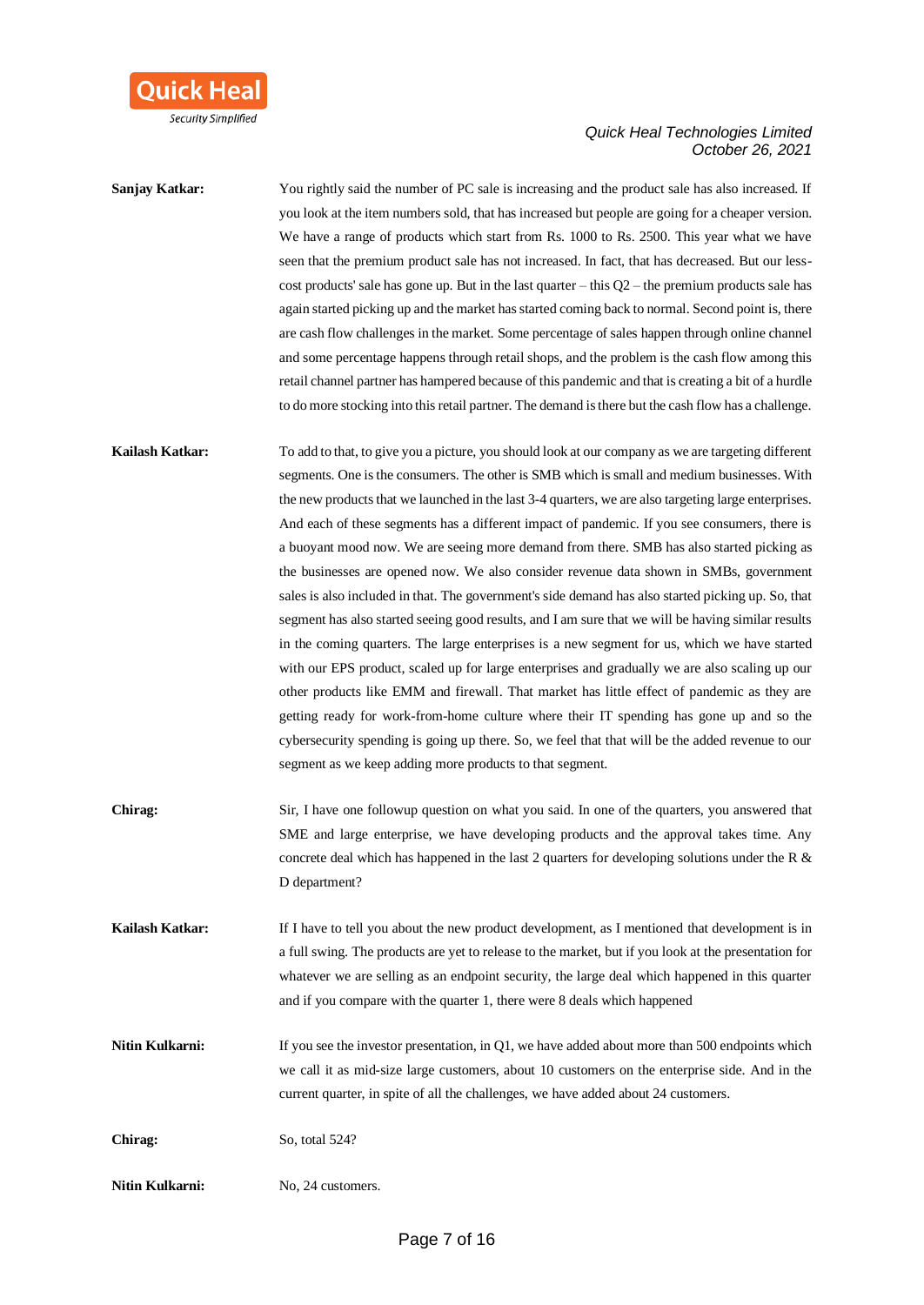

| Chirag:                | On large side?                                                                                                                                                                                                                                                                                                                                                                                                                                                                                                                                                                                                                                                                                                 |
|------------------------|----------------------------------------------------------------------------------------------------------------------------------------------------------------------------------------------------------------------------------------------------------------------------------------------------------------------------------------------------------------------------------------------------------------------------------------------------------------------------------------------------------------------------------------------------------------------------------------------------------------------------------------------------------------------------------------------------------------|
| Nitin Kulkarni:        | That's correct.                                                                                                                                                                                                                                                                                                                                                                                                                                                                                                                                                                                                                                                                                                |
| <b>Moderator:</b>      | The next question is from the line of Rahul from PRP Professional Edge. Please go ahead.                                                                                                                                                                                                                                                                                                                                                                                                                                                                                                                                                                                                                       |
| Rahul Jagetiya:        | I want to know how you plan to utilize your investments into mutual funds and government<br>bonds and securities. Any plan about utilizing these funds for business or for shareholders?                                                                                                                                                                                                                                                                                                                                                                                                                                                                                                                       |
| Nitin Kulkarni:        | We did a buyback about a quarter back and we returned the cash back to shareholders, but the<br>cash we have and investments in mutual funds, they have been for organic and inorganic needs<br>and we are continuously looking out for inorganic opportunities. That is where we will be<br>utilizing this cash. So, it is mainly for organic and inorganic needs.                                                                                                                                                                                                                                                                                                                                            |
| <b>Rahul Jagetiya:</b> | Can you help me with the bifurcation of your receivables that you have into retail and for<br>government - the percentage that is for retail and for government?                                                                                                                                                                                                                                                                                                                                                                                                                                                                                                                                               |
| Nitin Kulkarni:        | If you look at the revenue split, it is around 80% retail and 20% enterprise. So, roughly you can<br>take the same percentage - a little lower for the enterprise side. Maybe I can say, around 85%<br>for retail and 12% to 15% for enterprise.                                                                                                                                                                                                                                                                                                                                                                                                                                                               |
| <b>Rahul Jagetiya:</b> | And bifurcation for the government?                                                                                                                                                                                                                                                                                                                                                                                                                                                                                                                                                                                                                                                                            |
| Nitin Kulkarni:        | Government is part of enterprise.                                                                                                                                                                                                                                                                                                                                                                                                                                                                                                                                                                                                                                                                              |
|                        |                                                                                                                                                                                                                                                                                                                                                                                                                                                                                                                                                                                                                                                                                                                |
| <b>Moderator:</b>      | The next question is from the line of Stella D'souza from JK Investment. Please go ahead.                                                                                                                                                                                                                                                                                                                                                                                                                                                                                                                                                                                                                      |
| Stella D'souza:        | Congratulations for your great set of numbers. I just wanted to know that our working capital<br>days have gone up compared to last year. Can you throw some color on it and could you provide<br>an outlook for the same?                                                                                                                                                                                                                                                                                                                                                                                                                                                                                     |
| Nitin Kulkarni:        | As I said in the opening commentary, basically this pandemic has created a lot of pressure on<br>the overall dealer ecosystem and in the last call also, we had mentioned. If you look at debtor<br>days as of June 2021 which was last quarter, debtor days were at 220 days and we have made a<br>significant progress in this quarter and as things have started opening up, things have eased out<br>a little bit. So, we have done a very good amount of collection and in September 2021, debtor<br>days have come down to 159 days. Having said that, there is overall liquidity pressure in the<br>whole ecosystem and we feel that debtor days will remain in this range in the next 1 or 2 quarters. |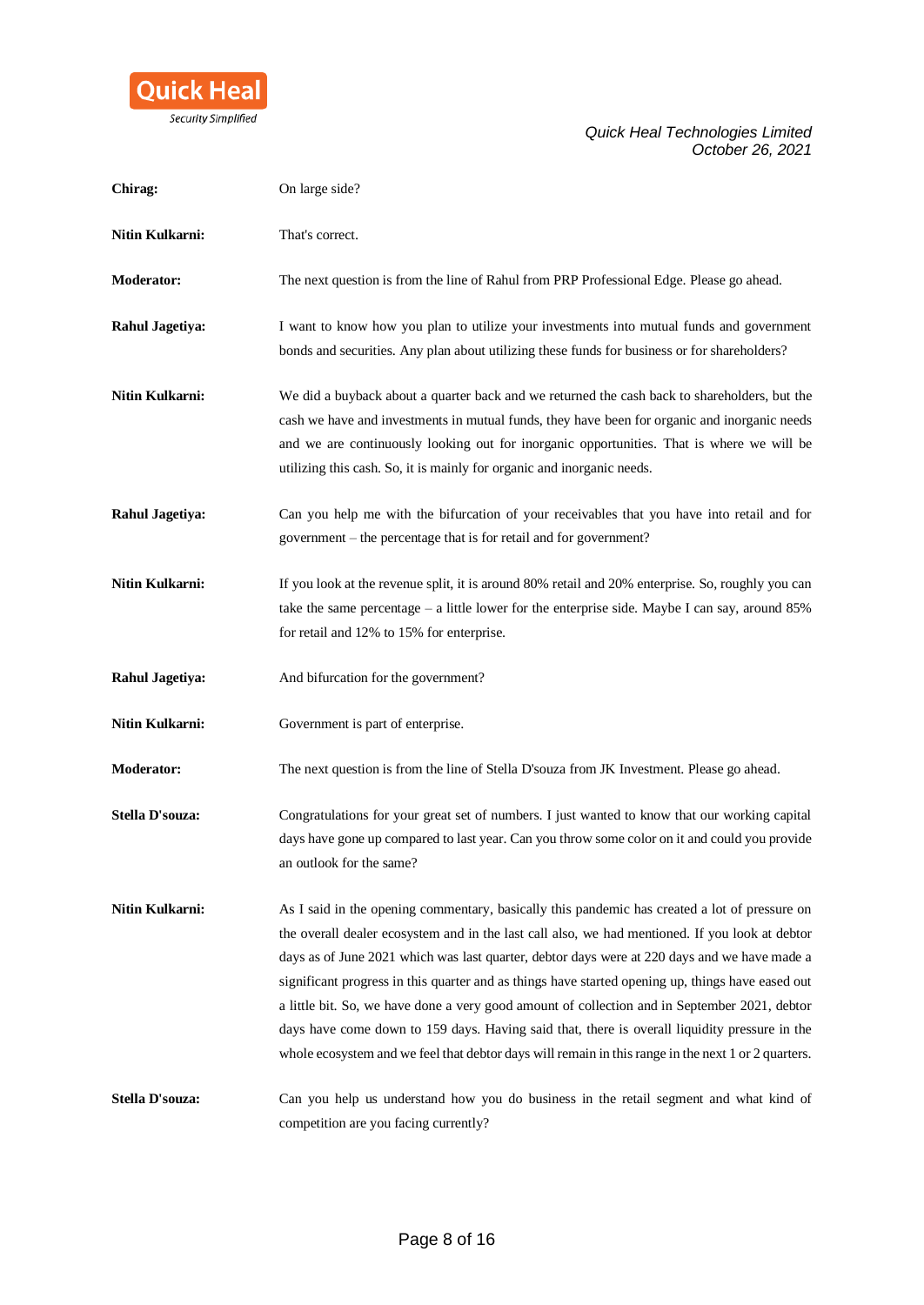

| Sanjay Katkar:       | On the retail segment, I have explained earlier. We are seeing a good amount of traction as we<br>have started seeing shops opening and lockdown restrictions relaxed. We have seen there is a<br>good demand coming from the offline market, non-online, which is our biggest chunk in the<br>retail segment. And we do see that this trend will continue unless we don't see any further new<br>Covid wave. Because there is quite a lot of PC sale that has happened. It should impact the<br>demand there. So, we are expecting good demand from that segment and SME segment as well.                                                                                                                                                                                                                                                                                                                                                                                                                                             |
|----------------------|----------------------------------------------------------------------------------------------------------------------------------------------------------------------------------------------------------------------------------------------------------------------------------------------------------------------------------------------------------------------------------------------------------------------------------------------------------------------------------------------------------------------------------------------------------------------------------------------------------------------------------------------------------------------------------------------------------------------------------------------------------------------------------------------------------------------------------------------------------------------------------------------------------------------------------------------------------------------------------------------------------------------------------------|
| Moderator:           | The next question is from the line of Rahul Talwar from AB Advisors. Please go ahead.                                                                                                                                                                                                                                                                                                                                                                                                                                                                                                                                                                                                                                                                                                                                                                                                                                                                                                                                                  |
| <b>Rahul Talwar:</b> | My first question revolves around the new enterprise products. Can you please elaborate on them<br>as to which are the products you are planning to launch in next year $-$ the new enterprise<br>products?                                                                                                                                                                                                                                                                                                                                                                                                                                                                                                                                                                                                                                                                                                                                                                                                                            |
| Kailash Katkar:      | I cannot give more details but for the recent launch, is about EDR which is endpoint detection<br>and response. We are going to enter that market, which is a logical extension to endpoint security<br>market. Along with that, zero-trust products are planned for the coming future quarters, and<br>something more related towards data privacy and other compliances for organizations.                                                                                                                                                                                                                                                                                                                                                                                                                                                                                                                                                                                                                                           |
| <b>Rahul Talwar:</b> | Sir, my next question is, can you throw some light on the provisions that are made towards the<br>debtors?                                                                                                                                                                                                                                                                                                                                                                                                                                                                                                                                                                                                                                                                                                                                                                                                                                                                                                                             |
| Nitin Kulkarni:      | In this current quarter, we have made provision of about Rs. 6 million for doubtful debt.<br>Basically, as per our policy, as soon as the debtor goes beyond 365 days, we do a provision, but<br>we do a followup and we collect a significant part out of the provision. So, to answer your<br>question, we have made a provision of about Rs. 6 million in the current quarter.                                                                                                                                                                                                                                                                                                                                                                                                                                                                                                                                                                                                                                                      |
| <b>Rahul Talwar:</b> | Sir, my another question revolves around the working capital cycle. If you don't mind, can you<br>please throw some light on how the working capital cycle is for retail and the enterprise business?<br>How does it vary? What is the outlook for both the segments?                                                                                                                                                                                                                                                                                                                                                                                                                                                                                                                                                                                                                                                                                                                                                                  |
| Nitin Kulkarni:      | Working capital mainly covers debtor days. I talked about this earlier but again I will repeat.<br>The payment terms for both retail as well as enterprise customers, they are more or less similar.<br>It is in the range of 45 to 60 days, but in the case of enterprise customers, generally we get<br>payments on time or with little bit of delay. But when it comes to retail segment, which is more<br>of a stock and sell model, where there are delays in collection. Basically, because of the<br>pandemic in the last 1 to one and half years – since I said earlier also that – there is a huge<br>liquidity pressure on the entire dealer ecosystem. Since the retail is 80% of our business and<br>where we follow the stock and sell model, debtor days are more in the case of retail. If I have to<br>say, , majority of the outstanding is for retail and in the case of enterprise customers, there are a<br>few delays but more or less we have been collecting money on time. Hope that answers your<br>question. |
| Moderator:           | The next question is from the line of Chirag from ASSPL. Please go ahead.                                                                                                                                                                                                                                                                                                                                                                                                                                                                                                                                                                                                                                                                                                                                                                                                                                                                                                                                                              |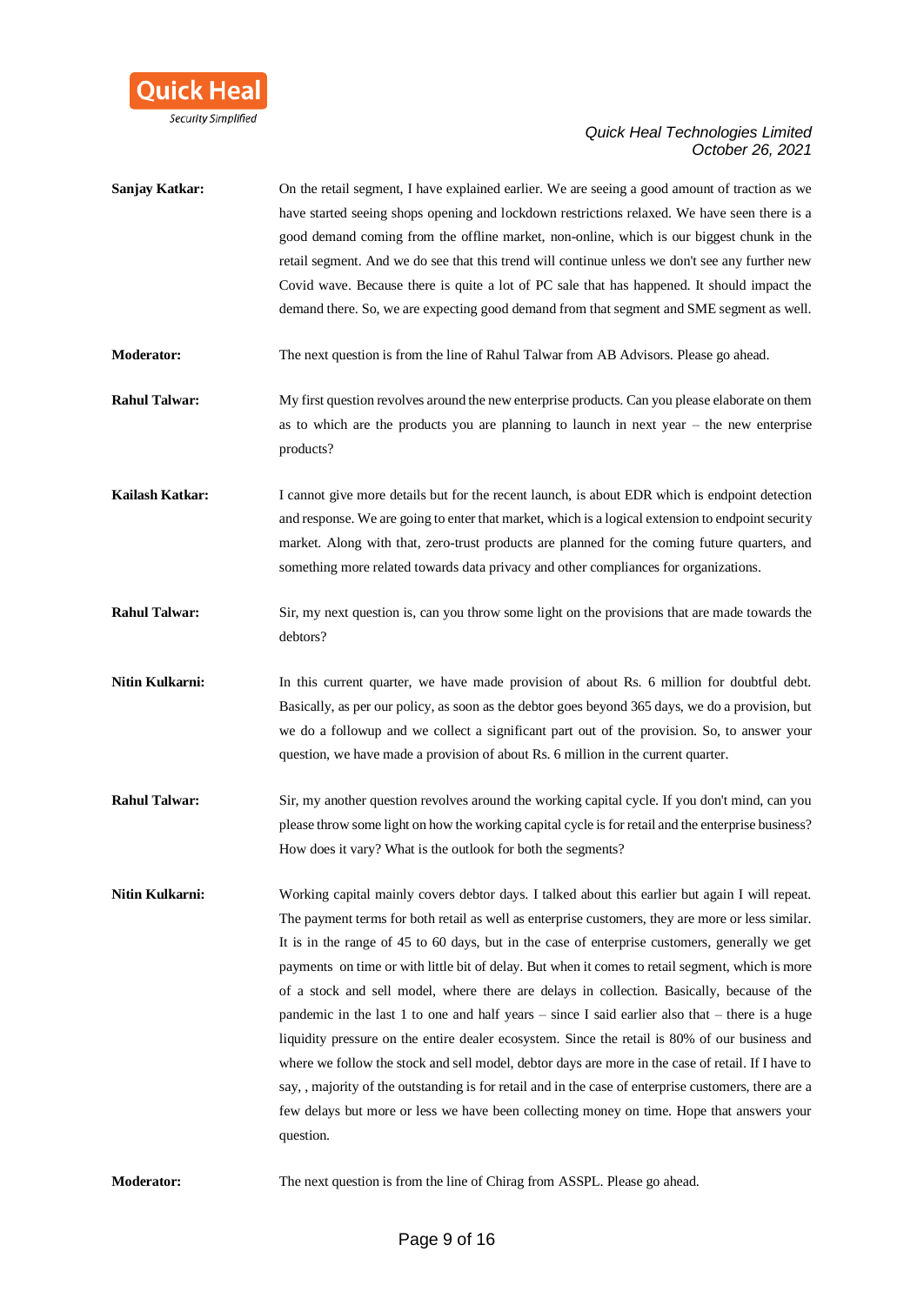

| Chirag:           | Sir, in the last one and half years due to unavailability of raw materials and parts, the entire                                                |
|-------------------|-------------------------------------------------------------------------------------------------------------------------------------------------|
|                   | electronics industries have increased the prices including laptops and computers. Have we taken                                                 |
|                   | the same step for our products and services?                                                                                                    |
| Kailash Katkar:   | No.                                                                                                                                             |
| Chirag:           | But as you answered me in my earlier question that the demand for cheaper version solution is                                                   |
|                   | more on the retail side, right? So, why we have not taken such step because entire IT industry<br>has taken a price hike on the equipment side? |
| Kailash Katkar:   | No, it is not that way. The strategy for product pricing is well designed by a set of people like                                               |
|                   | the sales head, the regional managers, zonal managers, and it is a conscious call which we take.                                                |
|                   | As I told you that in this pandemic situation, the consumers themselves are facing financial                                                    |
|                   | challenges and in that, we cannot increase the product prices.                                                                                  |
| Chirag:           | But even in telecom also due to demand of internet $-$ it is also a kind of service $-$ they gradually                                          |
|                   | inched up their average revenue per user by increasing the internet pack prices slightly let us say                                             |
|                   | in a very small amount but on a longer horizon of 7-8 quarters if you see, it almost increased by                                               |
|                   | 10% to 15% – the recharge pack. Same way like in cheaper version, there is a scope if the                                                       |
|                   | demand is more on that side, that's why I was asking that.                                                                                      |
| Kailash Katkar:   | I understand your point. It also depends on the competition pricing and that's where the regional                                               |
|                   | heads and the sales team take the call. So, it is more of a market-driven price and MOPs driven                                                 |
|                   | by all the activity even from the other competition and we are seeing price drops in most of the                                                |
|                   | competition. In fact, Quick Heal has maintained the prices even in these situations.                                                            |
| Chirag:           | In the future, is there any plan to cut the discounts which we offer on bulk purchase like 3-year                                               |
|                   | or 5-year extension?                                                                                                                            |
| Kailash Katkar:   | This is not a single person's decision. Strategic decisions are being taken on a quarterly basis.                                               |
|                   | So, no one here will be able to answer in a very correct way about the pricing part of it. And                                                  |
|                   | when it comes to the pricing, it is a very sensitive point where a single person cannot take a                                                  |
|                   | decision. It is a team decision.                                                                                                                |
| <b>Moderator:</b> | The next question is from the line of Nikhil from Galaxy International. Please go ahead.                                                        |
| Nikhil:           | Just a couple of points. First is, let us say the new products that we are developing, when do we                                               |
|                   | start to see the launch of the first products? Second is, how many new products are we planning                                                 |
|                   | in total and are they focused on the enterprise segment only or do we see anything for the retail                                               |
|                   | side also?                                                                                                                                      |
| Sanjay Katkar:    | Most of our launches that are planned, which is a couple of products in the last quarter of this                                                |
|                   | financial year. And all our future launches are focused on enterprise segment and particularly on                                               |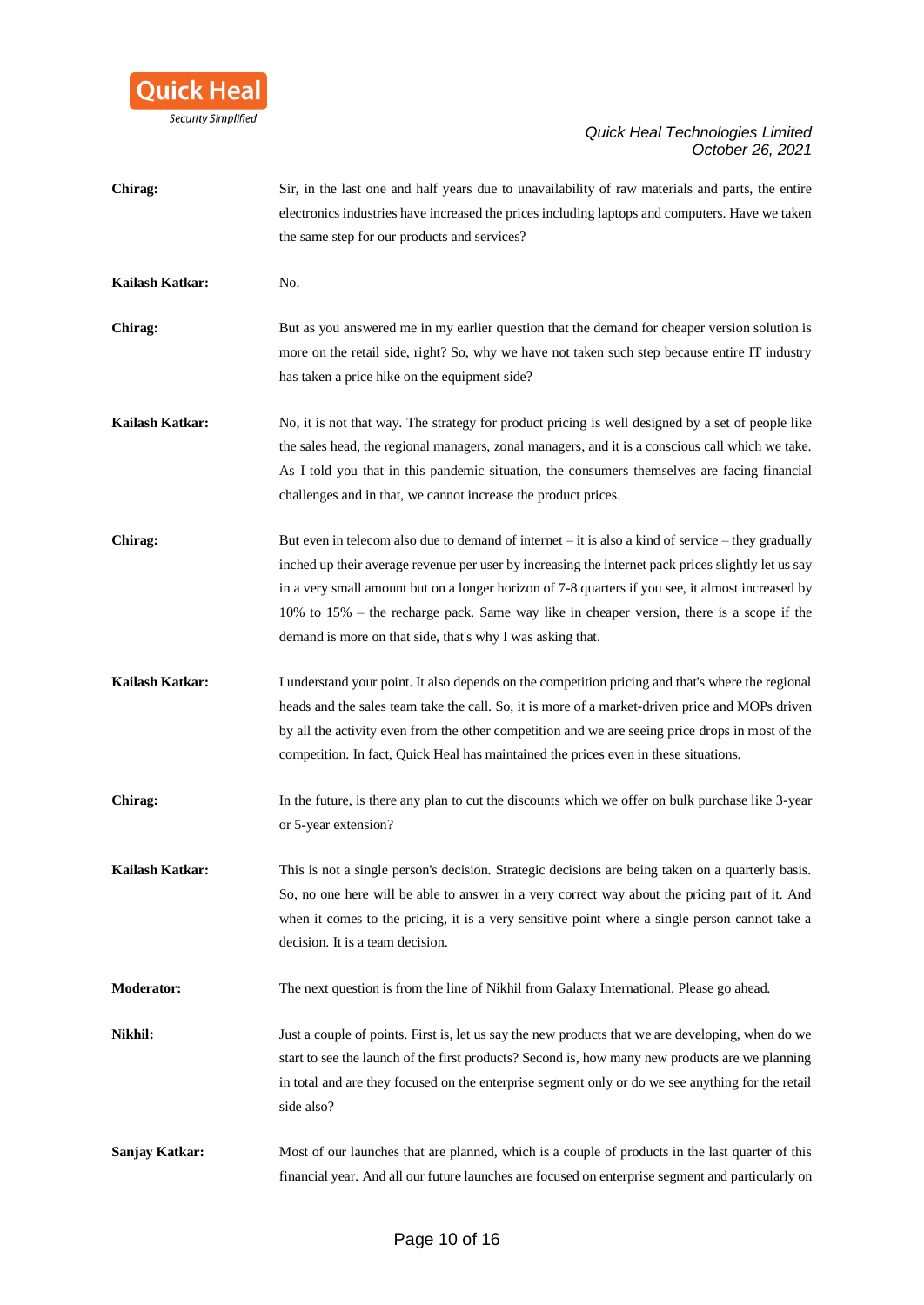

the large enterprises. Whenever we do a product launch, it takes certain time for a product to get stabilized and get to the level where distributors and partners and pre-sales guys are able to pitch it to the organizations. So, we are already starting the training and education part but dealers and partners or some integrators take time unless they see the product and have hands on. This is the process. It takes at least a quarter or a couple of quarters to start seeing some impact on the revenue, but the product gets matured after the first version and the second version follows. Once the product gets matured, then it becomes a fast revenue adding product. This takes a long time in a product. The products will be launched this financial year and furthermore products will be launched even in the next financial year and we expect these products to get stabilized and start giving revenue – some revenue in the next financial year and much better revenue in the further financial years.

- **Nikhil:** If I can just continue on that, I understand that it takes a long time for the products to start giving you revenue. If I take a 3-year horizon, let us say in 2024-25, what percentage of our revenues we can expect or we are targeting to get from these new products that we will launch this year and next year? Any aspirations or any guidance?
- **Kailash Katkar:** In the next 3 years, we are planning to have a ratio of 50%-50%. It depends upon the market, acceptance of the product, and the challenges which we are going to come across after the product launch.
- **Sanjay Katkar:** Kailash means to say, the enterprise segment which is contributing 20% right now, our focus is to increase that to 50% in the next 3 years and the additional revenue we are hoping from the potential new product launches. And the target are large enterprises so that we will have lesser impact of such pandemic related or any other business disruptive impacts. Because large enterprises' cybersecurity spending remains quite steady throughout.
- **Nikhil:** On the margin side, right now, enterprise is 20% and retail is 80%. So, once the enterprise moves to 50% over the next 3 years and retail also grows but will come down overall to 50%, do you expect that the margins will come down on a consolidated basis? In terms of percentage I am saying – absolutely it should increase. And a related question becomes likely that, are our margins in enterprise segment and retail segments different currently or they are roughly similar?
- **Nitin Kulkarni:** To answer your last question, in enterprise we are making a lot of investment. So, yes, margins in enterprise segment are lower than retail and retail is having a better margin compared to enterprise. On the first question which you asked, yes, as Sanjay also mentioned that a lot of investment is happening on the enterprise side on this new product development. So, initially there will be impact, but as gradually we start getting monetization from these products which will have a huge upside and that will take care of the margin and will be able to hold on to the same..

**Moderator:** The next question is from the line of Stella D'souza from JK Investment. Please go ahead.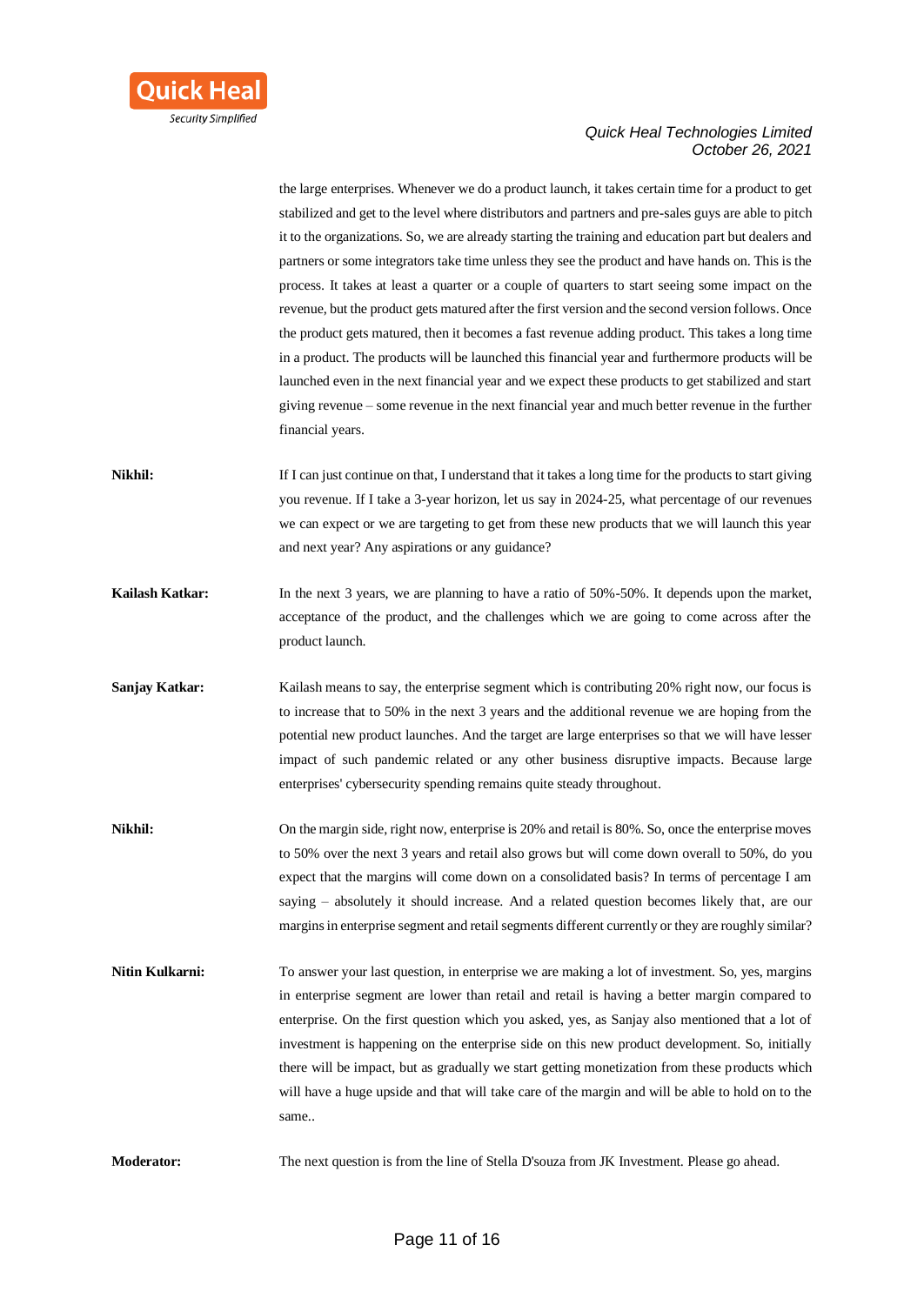

**Stella D'souza:** I just wanted to know what is your view on the antivirus industry in the retail space like how is it growing, what are your views, how do you think it will pan out in the future?

**Sanjay Katkar:** If you are talking about retail, when we are saying antivirus, it becomes a consumer product which we feel that after these events of pandemic we have started seeing good movement in the PC market and laptop market, which has given a good life to this product. So, we do see higher single digit or at least early two-digit growth in this segment. That's the hope. Of course, having offline as one of the major contributors in retail showing depends on the market's openness. Unless there is no further lockdown, it shouldn't be a big challenge.

**Stella D'souza:** My next question is, where do you see this pricing for license stabilizing in the retail segment?

**Sanjay Katkar:** We always play with our product mix. We have products in different ranges. Total Security which is the highest-selling product as well as costliest product. We do try and play the product mix game, try to make sure we get revenue out of the situation. That's what we keep doing to maintain the ARPU at a certain range and that is what we have been able to successfully do over the last 3-4 years. The ARPU has not moved too much, in spite of a lot of competitive price pressure from other competitors. I am hopeful that we will be able to maintain that even in the next couple of years.

**Moderator:** The next question is from the line of Nikhil from Galaxy International. Please go ahead.

**Nikhil:** We have investment in the Israeli security company. If the management can give some view on how the things are progressing at that end. And second question, given that our new products are being targeted towards the large enterprise segments, what gives us and what do we believe is our right to win or let us say the key differentiator which will help us to win the business against the global giants in the cybersecurity space?

**Sanjay Katkar:** To answer your first question, the investment that we did in L7 which is the Israeli company, the investment was done at the stage where the product was still under development and we have been following them quite well. The product is now in the release state. It is coming to release soon. We have already started giving demos of the product to the Indian large enterprises and started seeing good interest from these customers as well. It is at this stage where we have started seeing an interest in the product. As such, this product is particularly for very large enterprises. The deal cycle is bigger for such products. So, it will take some time for us to contribute on the revenue side from these products. But it has progressed, and we have started seeing some customers with these products.

> To answer your second question which talks about what is the differentiator that we have for the new products that we are coming up. We have opened up a new product management vertical where they focus on the current products which are there from the competition and what are the missing points and what is it that the enterprises are looking for which are missing in even the large products, and that's where we have developed the differentiators which I cannot explain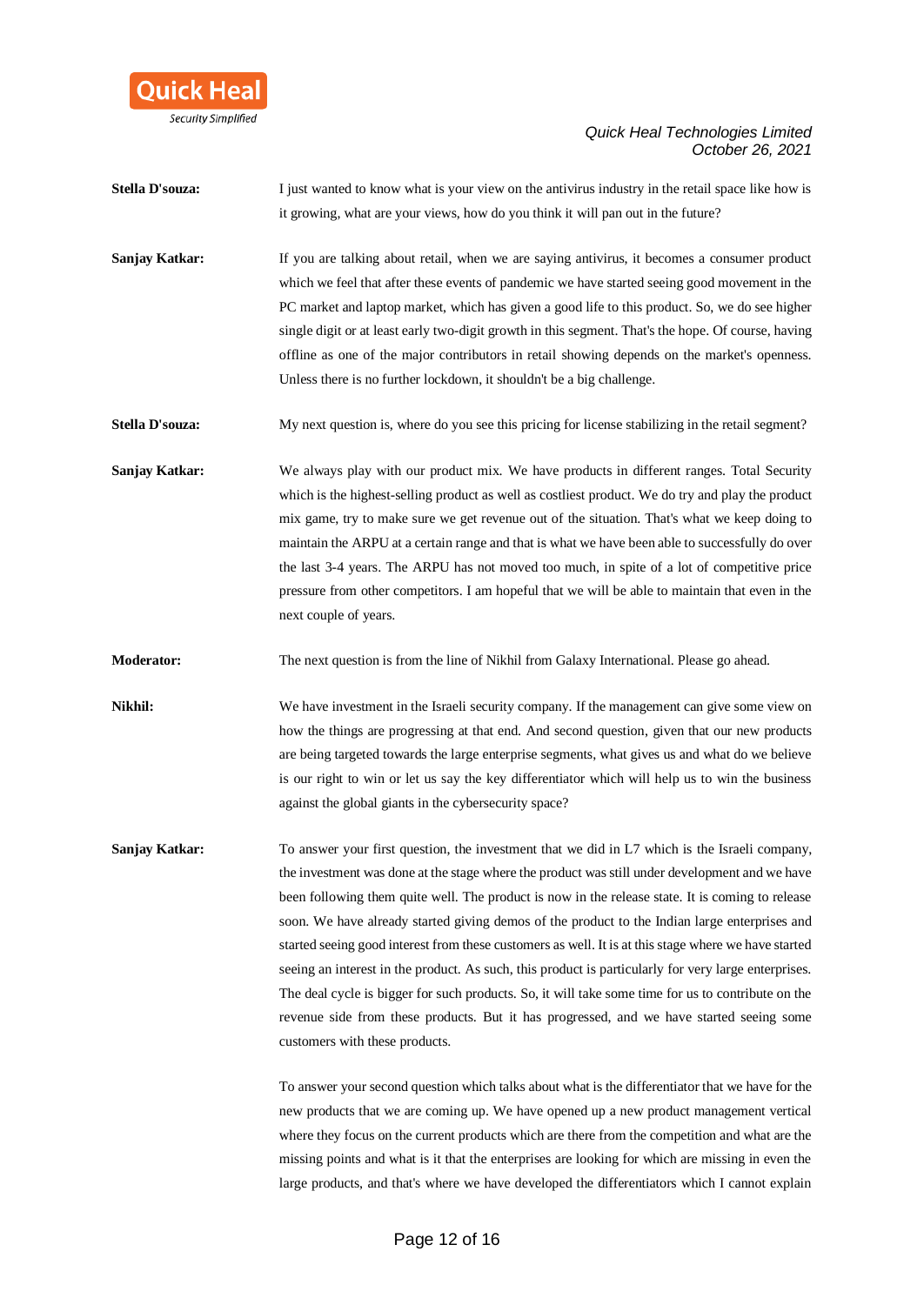

technically here but we are working on the differentiators. As the cybersecurity challenge is a fast-moving, it is not the same every year. So, things are changing, and we are trying to cover things which are missed by the competition, and we will be making sure that we have a good differentiator which will help our sales team to take it to the large enterprises in front of the competition. Since we have the product manager, the CTO who is sitting in the US, for these products who are well experienced industry veterans coming from competition and we are quite confident about the products that are going to get released.

**Moderator:** The next question is from the line of Manoj Shah from LaxGov Investments. Please go ahead.

**Manoj Shah:** Can you just comment on the cybersecurity market penetration in retail in the enterprise segment in India? Per 100 PC or laptops sold in India, how many people purchase cybersecurity or the antivirus software? And what is your strategy to expand the market like either by keeping the price at a lower end or what's your strategy so that once the customer is on board, then you expect him to renew the license every year what's your strategy there?

**Sanjay Katkar:** It's a good question. We have been tracking the cybersecurity market globally as well as in India and we are also trying to expand globally. What we have seen is, cybersecurity spending in India is quite low compared to any other developed countries or even certain developing countries. That is where it also points towards the potential that India has. Since in the last 3-4 years, we have improved a lot on digitization, e-governance, and all these things have really brought the cybersecurity to the center stage, and this is where there is no option than for any enterprise to invest in the cybersecurity products. Currently, as you rightly said, most of the organizations are not investing much in the cybersecurity, but this is the trend for SMEs and even on the consumer front. Among all the sectors, BFSI is the only sector which is closer to the western or developed countries' spending on cybersecurity. But then, it leaves with a huge vacuum on the other fronts like telecom or even pharma, manufacturing, and other verticals like even education. We do see that there is a huge scope where this kind of investments will grow as we are seeing more and more attacks as people are going digital. The current situation of work from home and all, every organization has to work on IT or automation and digitization of their business which will bring demand for cybersecurity products. We are trying to increase the cybersecurity awareness by creating a lot of programs and holding a lot of seminars vertical-wise. In fact, I just came from one of the seminars which was targeted towards the rural or smaller banks which are not well protected from the cyber attacks and facing huge losses due to unprotected networks. So, that's what we are trying to do; educate all these verticals, tech seminars, advertise and reach out or send mailers is what some of the activities or steps that we are taking to do the cybersecurity awareness.

**Manoj Shah:** Your R&D spend as a percentage of sales is roughly around 19% for this quarter. What percentage of sales are you targeting for your R&D spend over the next 2-3 years? What ballpark target percentage do you have in mind over the next 2-3 years?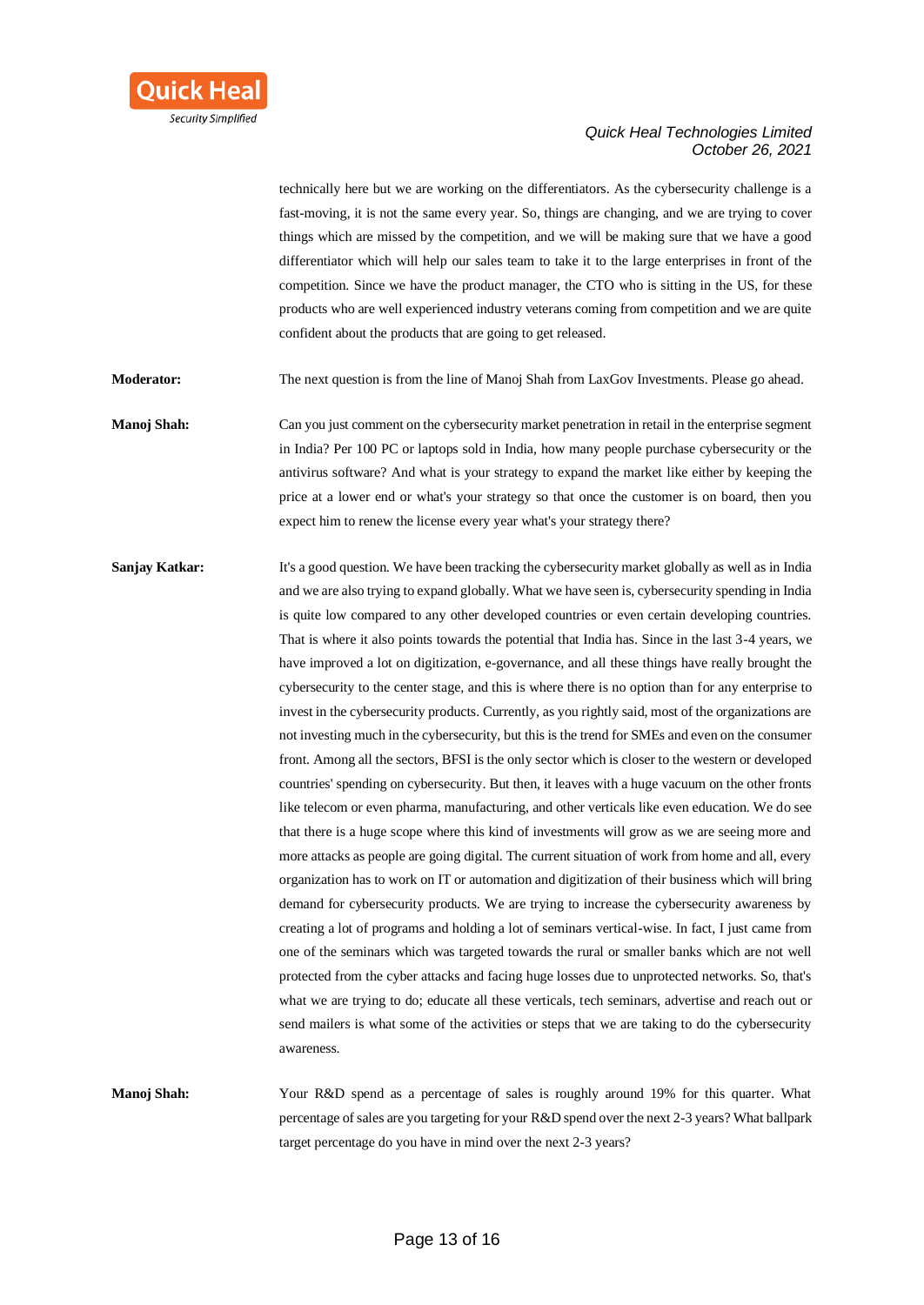

**Nitin Kulkarni:** As Sanjay also said that a lot of investment is getting made, so if I have to talk on annual terms, the R&D spend on an annual basis would be about 22% to 23% of our revenue.

**Manoj Shah:** What strategy in the sense that, what are you experiencing? Is it the mindset since we are more of a retail-oriented company, 80% of your sales is towards the retail rather than enterprise, and enterprise you want to increase it from 20% to 50% as you said, but currently it is mostly retail. So, what's the impediment in the retail segment, what is hindering a customer to purchase the antivirus software? Is it that the cost is high or is it the mindset that he doesn't want to purchase? He wants to spend on a 50-60 thousand laptop but he doesn't want to spend a few thousand rupees on the antivirus software? So, is it the mindset issue or is it the price issue?

**Kailash Katkar:** I think, as Sanjay has also answered this point in the past, we have a range of products. We are catering to all customers. The customers who are more serious about their protection and security, who are ready to buy premium products by spending more, we have a product for them; and for those customers who are more price conscious, and they don't want to spend too much money on the antivirus software, for them also, we have a product with a different layer of protection. So, we are catering to all kinds of customers. It is not that we have only 2 products in retail. We have a range of products in retail. So, we are not losing any part of it. But that doesn't mean that we will be able to cater 100% customers because there are so many products in the market, there is a competition in the market, and there are so many people who don't believe that protection is required. As Sanjay rightly said that we don't have any reports but whatever we have, we are present across India and with the channel partners we are dealing with, we try to get all this information that how much products they have purchased from Quick Heal and how much products they have purchased from the competitor and based on that, what we find out is we are close to 32% to 33%. And what our observation is that people think of antivirus only when they face a challenge, that they are facing some operation challenge, after that they start thinking about security, not at the time of buying. We see that we don't lose any of the market segments. So, on the lower price market segment, we have a product which enters there and then we have a program where we keep following up with the customer to upscale his product. So, at the time of renewal or any challenge if a user faces because of the product he is using which is a lower-cost product and if he is doing a lot of business activity, we pitch him the total security version. Those programs are there. In fact, we are regularly tracking and making sure that we move certain part of lower segment business to the higher cost product and that's how we are able to even gain traction on the higher cost side product as well. And those customers who are with us since years, most of them have moved to Total Security because they have moved to premium products. That's the confidence that shows they have in our product and they realize the importance of security. That's the trend as well.

**Manoj Shah:** Can you just reconfirm – you said 32% to 33% is the penetration level for the cybersecurity software in India? For 100 PCs, 32 or 33 would be buying the cybersecurity products?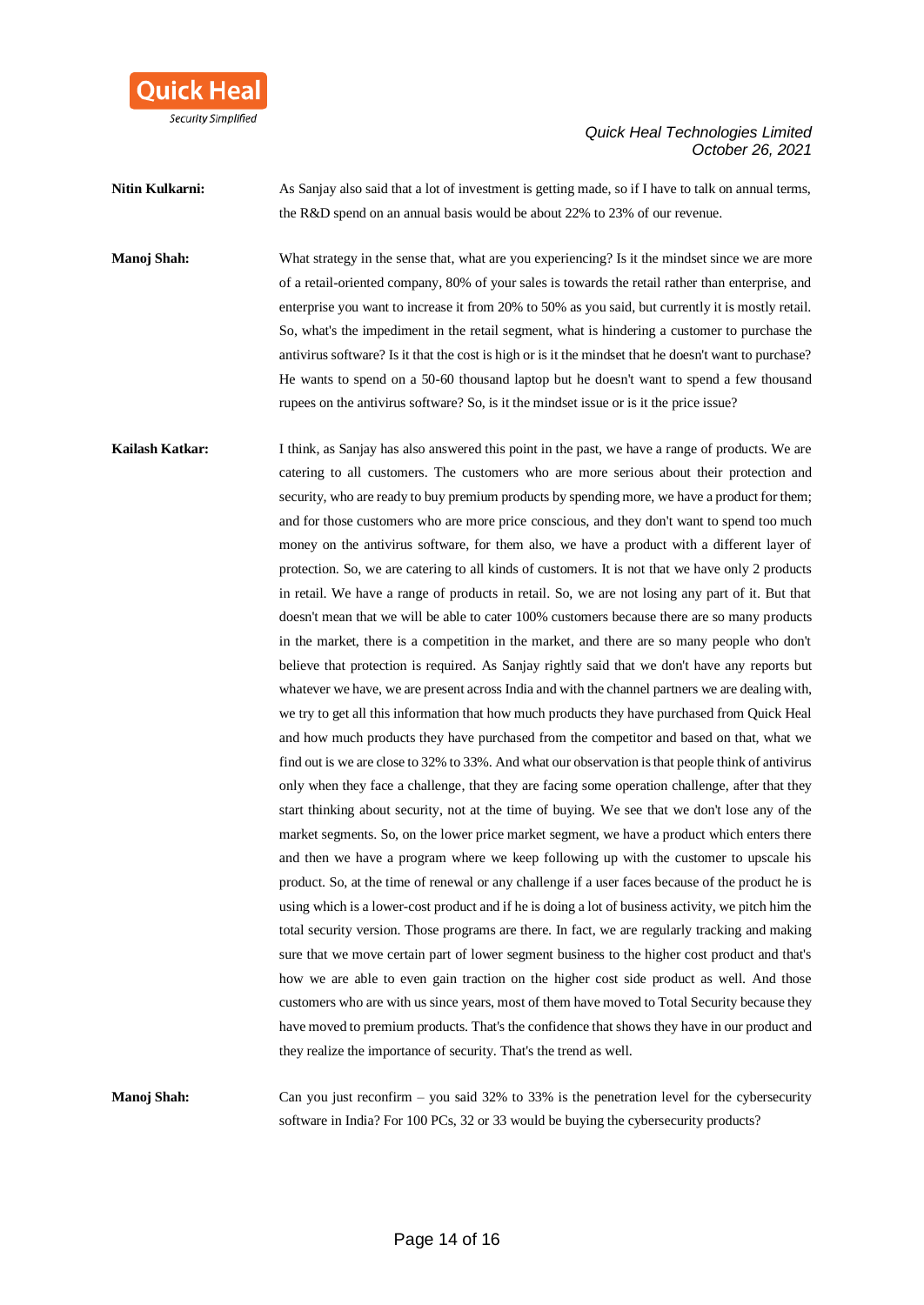

**Kailash Katkar:** I cannot comment on that. I just said that whatever we do our own survey with the channel partners. So, there are no figures available. There are different markets. One is, there is a segment which doesn't even buy the product. They go for either OS version antivirus which comes with the OS as a free version or they download certain free available antiviruses unless and until they face a virus challenge or a ransomware challenge which then they realize they need a better protection or a paid protection which is much up to date and then there is a service attached to that. That happens gradually. That's what we have observed.

**Moderator:** The next question is from the line of Rahul Talwar from AB Advisors. Please go ahead.

- **Rahul Talwar:** Sir, my first question is just a followup on the previous participant's question. You said that the customers usually consider taking an antivirus whenever they feel the threat, and according to what was said in the initial comments, the cyber attacks have been increased since the Covid has started. So, basically, has the total income increased by 464 as compared to last quarter because of this reason?
- **Kailash Katkar:** To answer your question, if you want to see the margin part of it, you can check all the quarter results and ARPU part of it, you will get to know whether the earnings per license has increased or not. The second most important thing is we really don't compare quarter-on-quarter basis, because market and the customer sentiments totally depend upon the market economy. If you see for the last 2 years, the economy of our country, because of this pandemic, people are facing a lot of challenges and based on that, as I said earlier also that in the last one and half years, our premium product sale has gone down and our low-cost product sale has gone up but now in this quarter Q2, our premium sale has started picking up again and coming to the normal situation.
- **Nitin Kulkarni:** Just to add to what Kailash said, , for the last one to one and half years, the lower-price products were getting sold and we have seen uptrend in Q2 of current year. You can easily calculate ARPU based on, data on license sold as well as revenue available in the investor presentation. So, ARPU for retail segment in current quarter compared with Q2 of last year has gone up. It is 523 in Q2 compared to 509 and even if you compared on a half yearly basis, it has gone up compared to half year of last year. That is what Kailash just mentioned that we are seeing a bit of uptick in the last 3 to 6 months where the higher-priced products are getting sold more.
- **Rahul Talwar:** Last question on the same thing. As in the initial comments itself it was said that considering the increase in cyber attacks since the Covid has started, just wanted to know how often does Quick Heal provide updates for its products if we compare it with its peers such as Kaspersky or Norton? Also, has the probability of providing updates to such products increased since the Covid has started or is it still the same?
- **Sanjay Katkar:** The update frequency changes depending on the threats that we see, but on an average, we release 3 updates per day for all our users and sometimes it goes to 5 updates depending on the situation. It is quite comparable, rather much better. But update is not the comparison measure. If you compare Quick Heal's detections and performance, there are international certifications